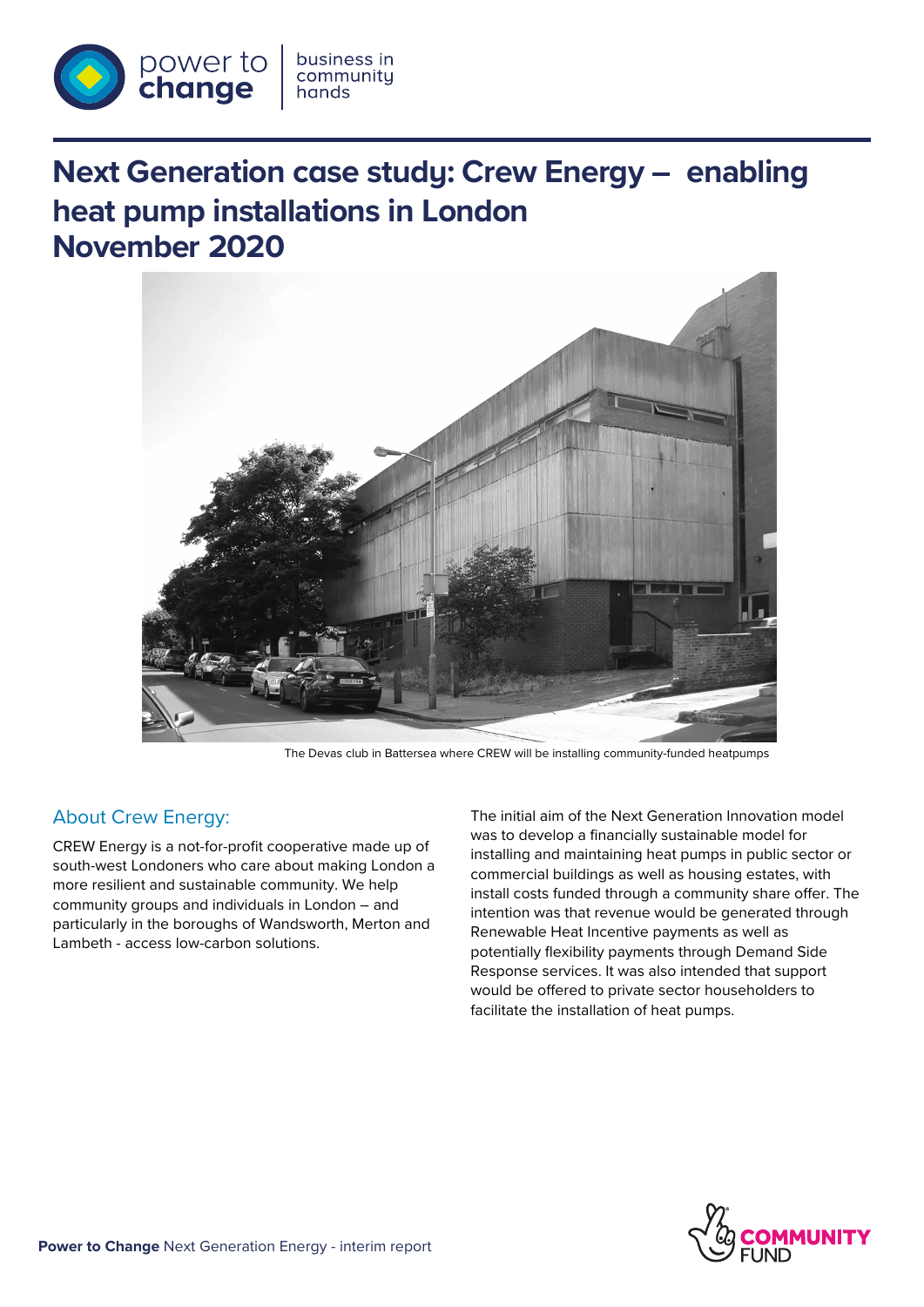

# Key points for Community Energy groups: • **Charities** require a lot of handholding and

- Engaging **councils** can be slow but there is a lot of scope to work with them on carbon reduction initiatives, including:
- Supporting them in accessing Public Sector Decarbonisation Funds for their schools. Timeframes are tight and councils don't have direct control over the school. We would act as project manager and would be funded by a 10% project management fee.
- Working with them to support local charities to access community funding raised through carbon offset payments made by developers, under London's planning system.
- processes are similarly slow, but there is scope to support them in installing heat pumps and other energy saving technology and to raise the installation costs through community share offers (the latter as yet untested; at the time of writing (December 2020) the first community share offer has just been launched).
- There are many challenges with installing heat pumps in **private homes,** particularly in London where the 1m boundary rule can make it challenging to site units in an unobtrusive position.

## Overview of the project

We are slightly changing direction with our plans as we have discovered some alternative promising models for delivering decarbonisation initiatives locally, utilising a number of different separate funding sources. This is summarised in the following diagram with further detail provided below.



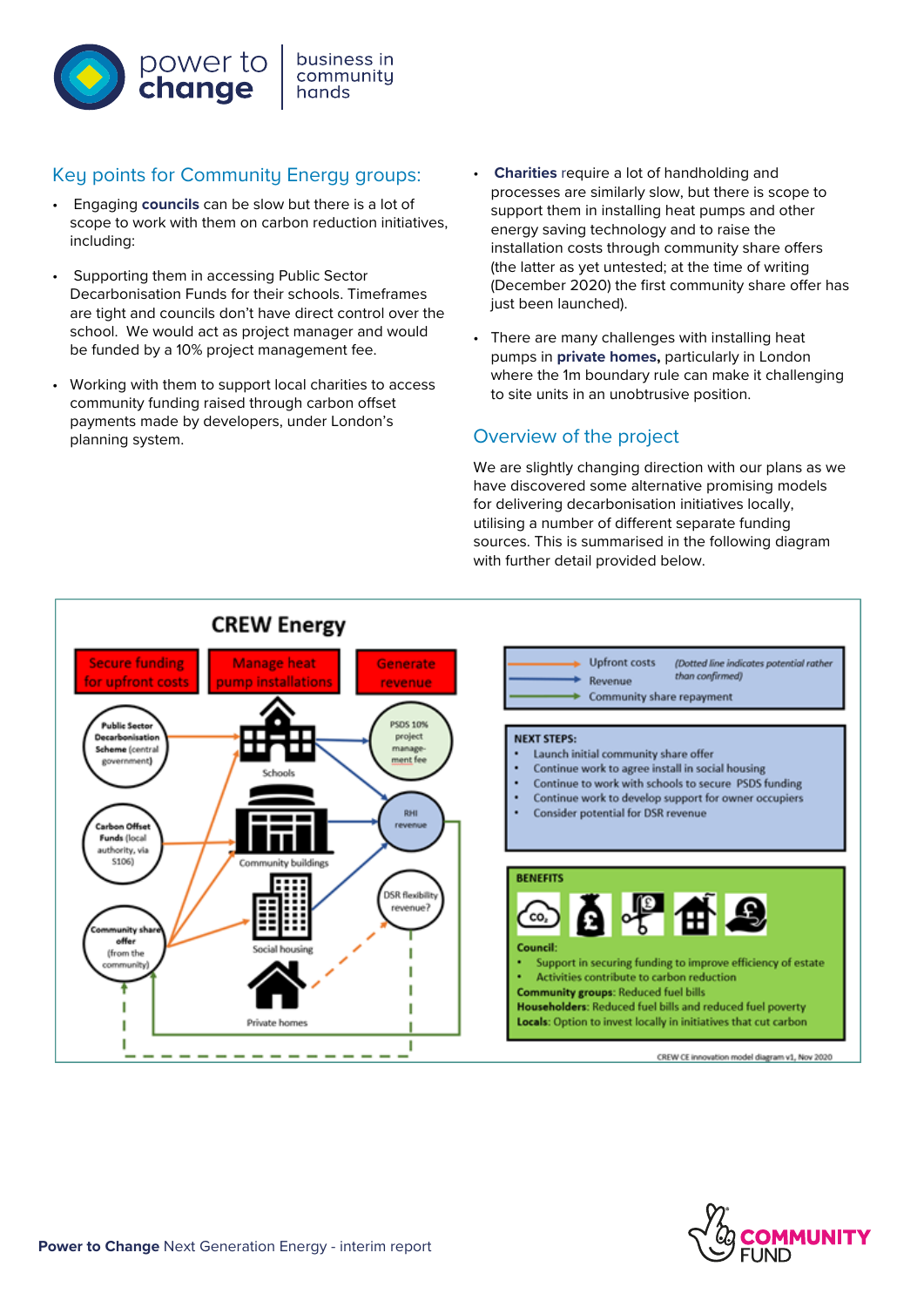

#### **Sources of upfront funding**

- a) **Carbon offset funds:** There is scope for us to partner with one or more London local authorities to support access to their carbon offset fund by local community groups. London Local Planning Authorities (LPAs) are required by the Mayor to set up carbon offset funds to collect payments from developers to meet any carbon shortfall from new development. These funds need to be spent on cutting carbon projects, which we can help to deliver. For example, in Wandsworth, the council has asked us to work with charities in a specific part of the borough to find out what can be done to make their community building more sustainable. We have held initial discussions along similar lines with Enfield Council.
- b) **Public Sector Decarbonisation Scheme (PSDS)**: this is a scheme, launched in October 2020, which allows public sector bodies to apply for a grant to finance up to 100% of the capital costs of energy-saving projects that meet the scheme criteria. There is scope for us to help schools and local authorities access these funds. Schools in particular often lack the time and expertise to submit applications and deliver projects in this area. We are currently in discussions with seven schools in Wandsworth and Kingston, whilst Islington and Enfield councils are also looking for schools to work with us. PSDS funding could also be used to install heat pumps into libraries or other public sector buildings. This could combine PSDS funding with a community share offer. We hope to be able to launch a share offer for libraries in the next few months.
- c) **Community share offers**: these can be developed with a local authority or with a school or community group. The funding raised could be used to further support projects that are part-funded by carbon offset funds or PSDS funding, or for separate stand-alone projects. At present, we have just launched a community share offer to fund measures in the Devas building – a community centre in Battersea. We also hope to be in a position to launch a similar share offer in the near future for the Polka Theatre in south London as well as the abovementioned share offer for libraries. The share offers would be repaid through the RHI tariff.

We had also planned to offer support to private sector households who wish to install a heat pump. This is currently on hold, but is something we hope to pick up again in the near future. At the moment, this market is very busy due to the Green Homes Grant, and the RHI will be stopping in March 2021 for private homes (to be replaced by the Clean Homes Grant which is paid upfront rather than over several years). We have therefore chosen to focus on other areas for the moment but are in the process of developing an offer for larger homes which we hope to pilot once London is out of Tier 3.

## Our learning so far:

#### **Scope for working with councils on improvements to council buildings and schools**

As outlined previously, there is a lot of interest from councils and schools in CREW helping them to secure PSDS funding. Key learnings include:

- Schools not under the control of the council lack time and skills to secure PSDS funding and to deliver projects.
- We can charge a 10% project management fee of the total PSDS grant which should cover our costs.

#### **Scope for working with councils on improvements to social housing**

We had hoped to partner with a council to install a shared ground loop heat pump array in electrically heated flats. Our calculations suggested that tenant bills could be halved and that it would make a viable community share offer. We have had promising conversations with one council, but it has been complicated by finding out that, on one site, tenants were being charged for more heat than their property's deemed demand. Proposals have become highly sensitive and have not progressed. Learnings include:

- Council property teams are generally quite cautious and would like to see a technology demonstrated on a civic building before it is installed in council properties.
- Implementing projects in blocks of flats presents a number of challenges. As well as the technical side (preparing an EPC for each property and carrying out heat loss calculations), there is also a need to engage with stakeholders and make tenants comfortable with what's proposed. Community energy groups such as CREW are well suited for this role, as we typically have people who are qualified to undertake the EPC assessments and can also go in and talk people through the plans. We can also offer fuel poverty advice, help with switching providers and help with clearing debt on a meter. "We can do the whole chain: the outreach, assessment, raising finance, project delivery. The piece we still need to get the council comfortable with is our ability to raise the necessary finance." -Toby Costin
- Tapping into other benefits for communities (e.g. reduced fuel poverty) can help to get councils on board.